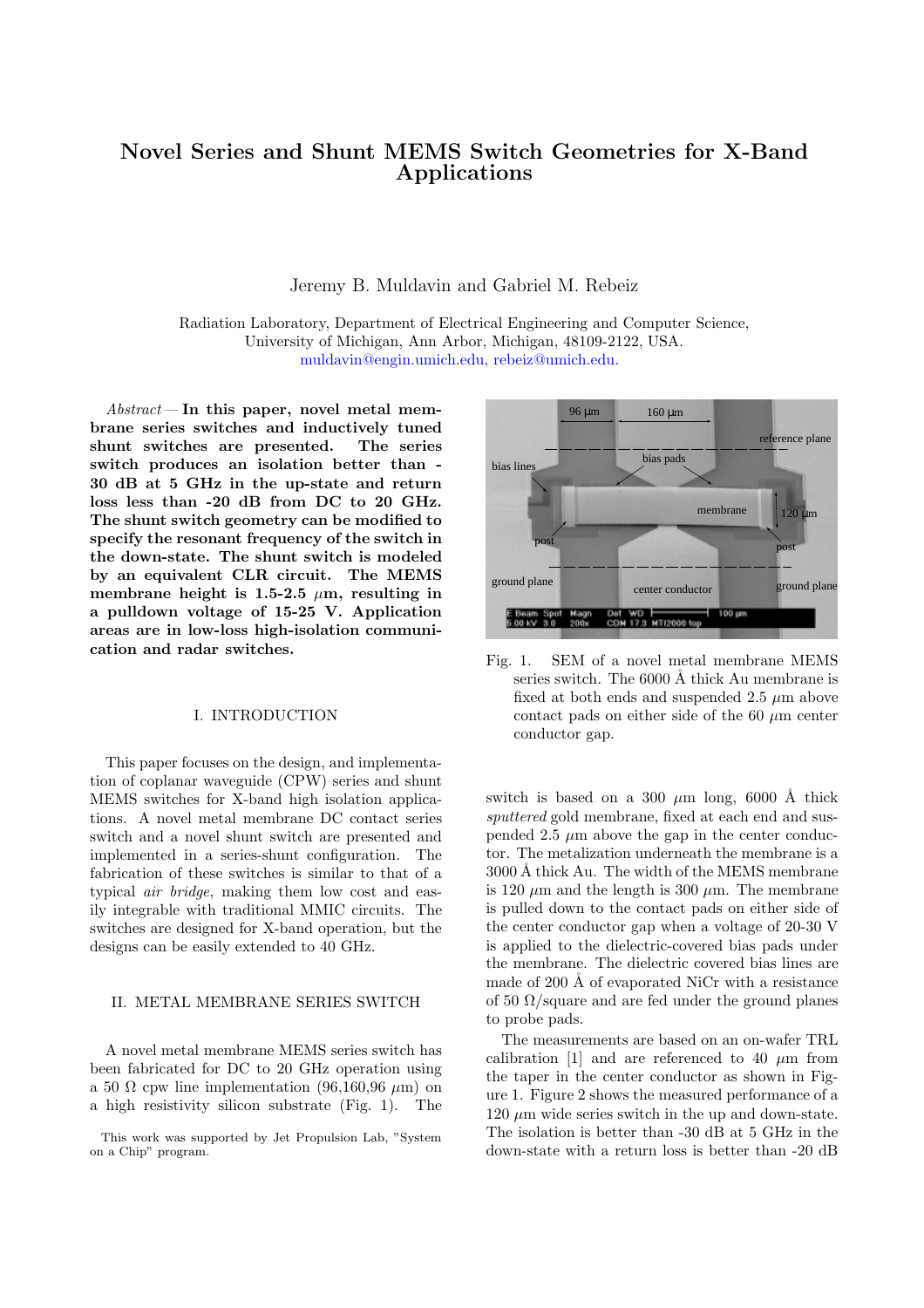

Fig. 2. Measured S-parameters of a metal membrane MEMS series switch in the up  $(S_{11u}, S_{21u})$  and down-states  $(S_{11d}, S_{21d})$ .



Fig. 3. Measured S-parameters of three different bias geometries for the metal membrane MEMS series switches in the up-state  $(S_{11u},S_{21u})$ .

from DC to 20 GHz. The insertion loss for this series switch is around 0.5 dB from 2-20 GHz.

Figure 3 show the measured up-state isolation for three different bias pad geometries. Two of the geometries  $(a, b)$  place the bias pad within 10  $\mu$ m of the center conductor to improve the metal-to-metal contact when the bias voltage is applied. These contact geometries slightly decrease the up-state isolation as compared to the third bias geometry (c) where the bias pads are at least 40  $\mu$ m from the center conductors.

## III. NOVEL MEMS SHUNT SWITCH

A novel MEMS shunt capacitive switch has been fabricated using a 50  $\Omega$  cpw line implementation  $(96,160,96 \,\mu m)$  on a high-resistivity silicon substrate (Fig. 4). In this design, the center conductor is transitioned to a metal membrane suspended  $2.5 \mu m$  over a 5000 Å thick Au line connecting the two ground planes. Below the membrane, the ground-line is covered with  $2100 \text{ Å}$  thick silicon nitride. The width of the MEMS membrane is 100  $\mu$ m at the center and the length is 300  $\mu$ m. The membrane is pulled down to the ground-line when a voltage of 20-30 V is applied between the center conductor and the dielectric covered ground-line. This switch geometry is the complement of the standard MEMS shunt switch where the ground-line is a suspended membrane and the center conductor remains in contact with the substrate [2], [3], [4], [5].

As is the case for a standard MEMS shunt switch, for a given center conductor membrane, the area of the ground-line under the center conductor membrane determines the shunt capacitance of the switch and the width and length of the line leading to the ground plane determines the shunt inductance of the switch [6]. The inductance and capacitance resonate at  $\omega = 1/\sqrt{LC}$  with a quality factor of  $Q = \frac{1}{R}\sqrt{\frac{L}{C}}$ , where  $R$  is the resistance of the ground-line (Fig. 5). Figure 5 shows that a switch with  $W = 140 \mu m$ ,  $w_1 = 140 \ \mu \text{m}, L_m = 226 \ \mu \text{m}, \text{ and } w_2 = 30 \ \mu \text{m} \text{ has}$ an equivalent inductance  $(L)$  of 45 pH, a down-state capacitance  $(C_d)$  of 6.5 pF, and a resistance  $(R)$  of 0.15  $\Omega$ . The switch resonates at 9.3 GHz with a quality factor of 17. The transmission line geometry around the switch  $(L_m, W, w_1, w_2)$  can be modified to give different values of switch inductance and capacitance. In this way, the resonant frequency of the switch may be adjusted.

The measured and fitted down-state S-parameters for the MEMS shunt switch with  $C_d = 4.5$  pF and various ground-line geometries are shown in Fig. 6. As the line connecting the two ground planes becomes thinner or longer, the switch equivalent inductance increases, the resonant frequency decreases, and the Q of the resonance increases (bandwidth decreases). The isolation of a single shunt switch may therefore be increased by 10 to 20 dB at the expense of reduced bandwidth.

#### IV. SERIES-SHUNT MEMS SWITCH

The series and shunt switch can be cascaded together to produce a high isolation switching element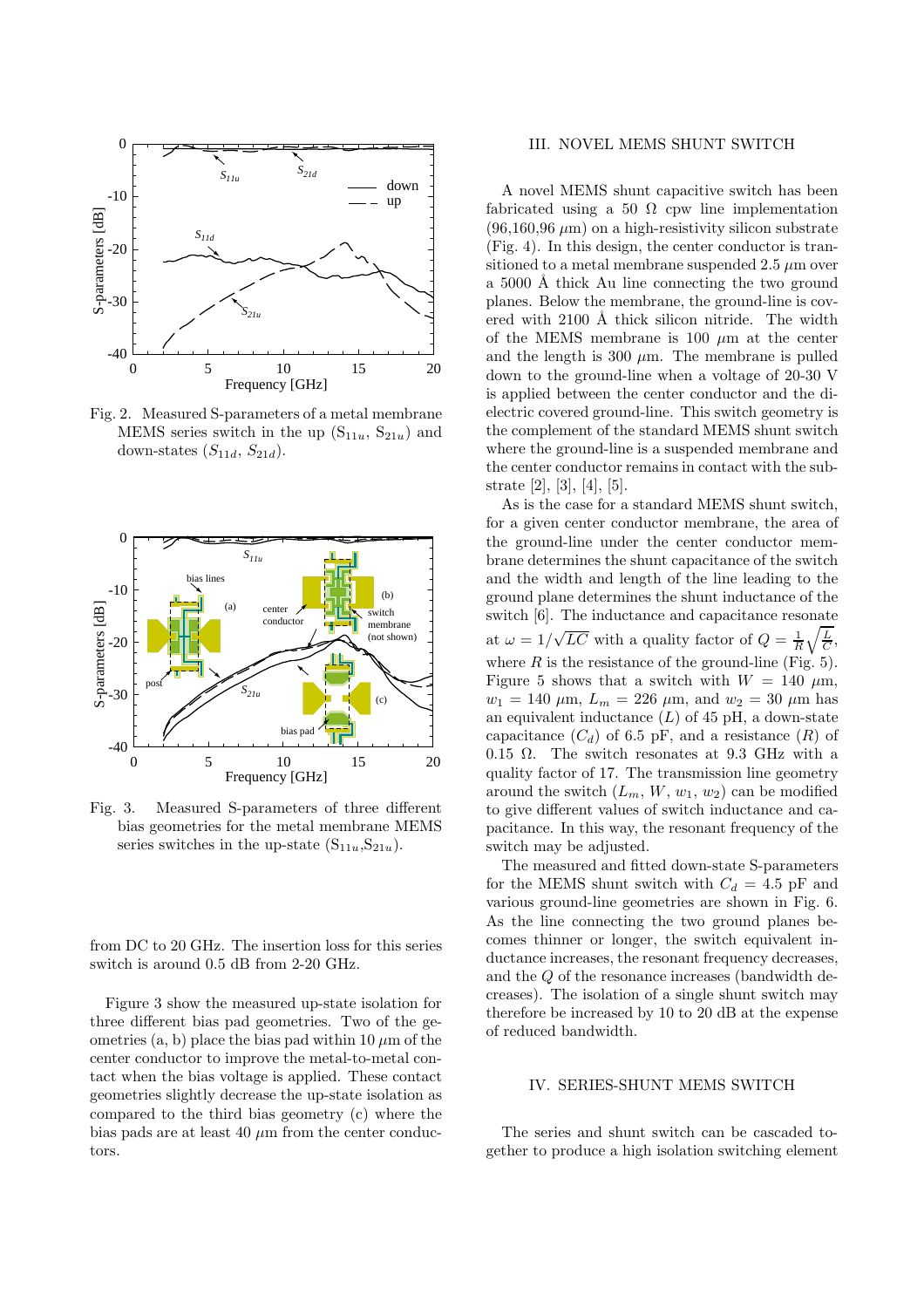

Fig. 4. Schematic of a novel MEMS shunt capacitive switch where the center conductor transitions to a membrane suspended over a dielectriccovered transmission line connecting the two ground planes.



Fig. 5. Measured and fitted S-parameters of a novel MEMS shunt capacitive switch in the up-state and the down-state. The measured data is fitted using a simple shunt CLR model.



Fig. 6. Measured and fitted S-parameters of MEMS shunt capacitive switches with various groundline geometries.



Fig. 7. Schematic of a series-shunt switch. The switch provides isolation when the series switch is in the up-state and the shunt switch is in the down-state. The switch provides low return loss when the series switch is in the down-state and the shunt switch is in the up-state.

with a wide bandwidth (Fig. 7). The switch provides high isolation when the series switch is in the up-state and the shunt switch is in the down-state. The switch provides low return loss when the series switch is in the down-state and the shunt switch is in the up-state. The fabrication processes for the two switches are compatible with each other as well as standard MMIC designs. Figure 8 shows the measured S-parameters for a series-shunt switch using the series switch in Fig. 1 and a shunt switch with  $L_m = 226 \mu \text{m}, w_1 = 140 \mu \text{m}, W = 100 \mu \text{m}, \text{and}$  $w_2 = 40 \mu m$ . The measured isolation is improved from the single series switch. However, the isolation is much less than expected when compared to simulations of the cascaded S-parameters of the individual series and shunt switch measured S-parameters (Fig. 7). The decreased isolation may be the result of parasitic radiation and is currently under investigation. The latest results will be presented at the conference.

#### **REFERENCES**

- [1] R. B. Marks, "A Multiline Method of Network Analyser IEEE Transactions on Microwave Theory and Techniques, vol. 39, no. 7, pp. 1205–1215, July 1991.
- [2] N. S. Barker and G. M. Rebeiz, "Distributed MEMS truetime delay phase shifters and wideband switches," IEEE Trans. on Microwave Theory and Techniques, vol. 46, no. 11, pp. 1881–1890, Nov 1998.
- [3] N. S. Barker and G. M. Rebeiz, "Optimization of distributed MEMS phase shifters," in 1999 IEEE MTT-S Int. Microwave Symp. Dig., Anaheim, CA, June 1999, pp. 299–302.
- [4] C. Goldsmith, J. Randall, S. Eshelman, T. H. Lin, D. Dennistor, S. Chen, and B. Norvell, "Characteristics of mi-